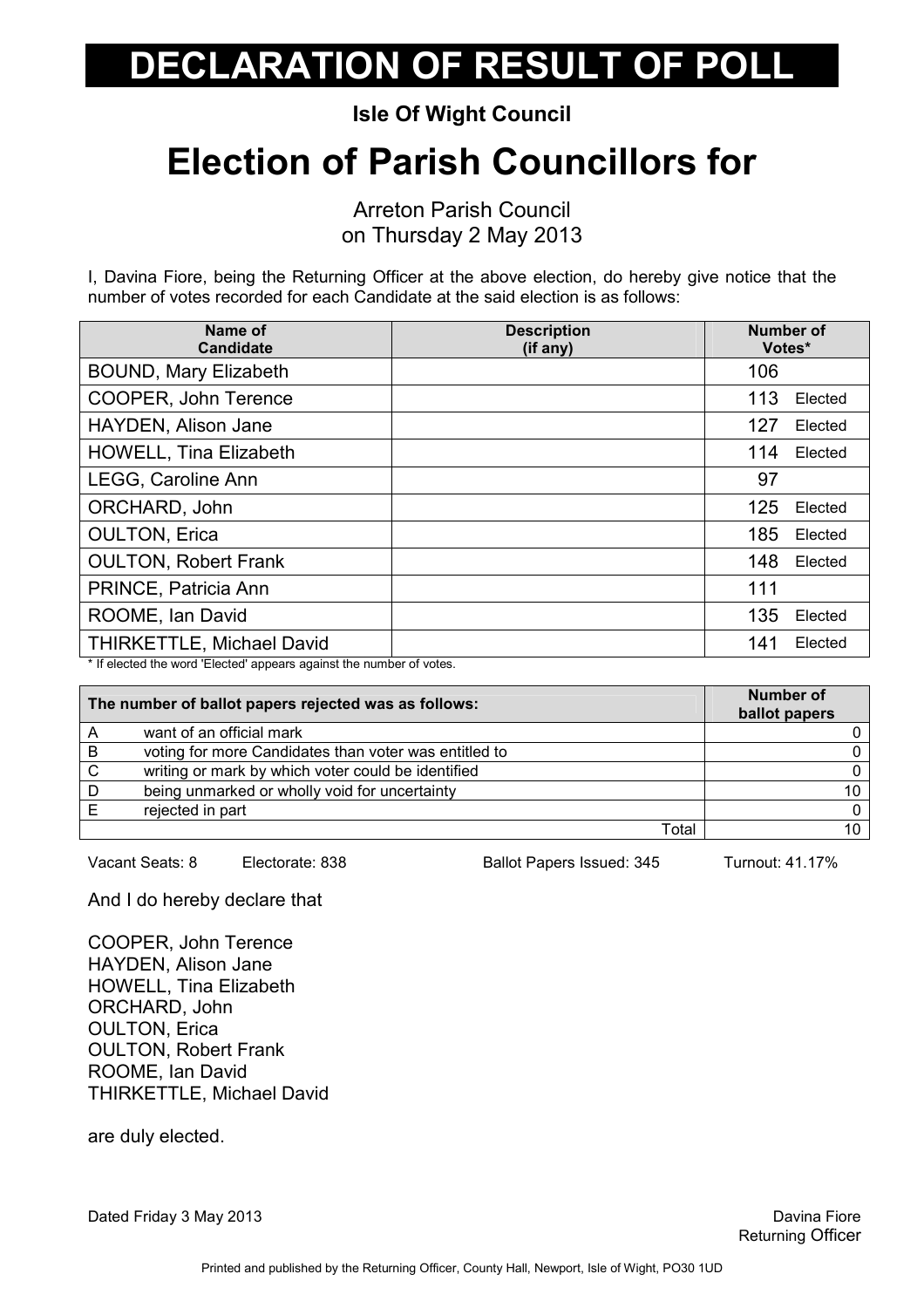Isle Of Wight Council

## Election of Parish Councillors for

Brading Town Council on Thursday 2 May 2013

I, Clive Joynes, being the Deputy Returning Officer at the above election, do hereby give notice that the number of votes recorded for each Candidate at the said election is as follows:

| Name of<br><b>Candidate</b>                                                                            | <b>Description</b><br>(if any)                    | <b>Number of</b><br>Votes* |
|--------------------------------------------------------------------------------------------------------|---------------------------------------------------|----------------------------|
| ATTWOOD, Robin Arthur George                                                                           | <b>Retired Community Psychiatric Charge-Nurse</b> | 317<br>Elected             |
| <b>BURKETT, Irene Doris</b>                                                                            |                                                   | 189                        |
| <b>COLLIS, Mary Louise</b>                                                                             |                                                   | 222<br>Elected             |
| GARDINER, Deborah                                                                                      |                                                   | 234<br>Elected             |
| LEE, James Richard                                                                                     | <b>Retired Publican</b>                           | 182                        |
| <b>OGLANDER, Frances Mary Viola</b>                                                                    |                                                   | 224<br>Elected             |
| PENNEY, Roy Victor                                                                                     | Independent                                       | 247<br>Elected             |
| SMITH, Julie Elizabeth                                                                                 |                                                   | 273<br>Elected             |
| SULLIVAN, Marianne                                                                                     |                                                   | 218                        |
| TOOGOOD, Anthony Denis                                                                                 |                                                   | 252<br>Elected             |
| WHITING, Richard Stephen John<br>$\mathbf{r}$ , $\mathbf{r}$ , $\mathbf{r}$ , $\mathbf{r}$<br>$\cdots$ |                                                   | 234<br>Elected             |

\* If elected the word 'Elected' appears against the number of votes.

| The number of ballot papers rejected was as follows: |                                                       | <b>Number of</b><br>ballot papers |
|------------------------------------------------------|-------------------------------------------------------|-----------------------------------|
|                                                      | want of an official mark                              |                                   |
| $\overline{B}$                                       | voting for more Candidates than voter was entitled to |                                   |
| C                                                    | writing or mark by which voter could be identified    |                                   |
| D                                                    | being unmarked or wholly void for uncertainty         | 29                                |
|                                                      | rejected in part                                      |                                   |
|                                                      | Total                                                 | 30                                |

Vacant Seats: 8 Electorate: 1707 Ballot Papers Issued: 607 Turnout: 35.56%

And I do hereby declare that

ATTWOOD, Robin Arthur George COLLIS, Mary Louise GARDINER, Deborah OGLANDER, Frances Mary Viola PENNEY, Roy Victor SMITH, Julie Elizabeth TOOGOOD, Anthony Denis WHITING, Richard Stephen John

are duly elected.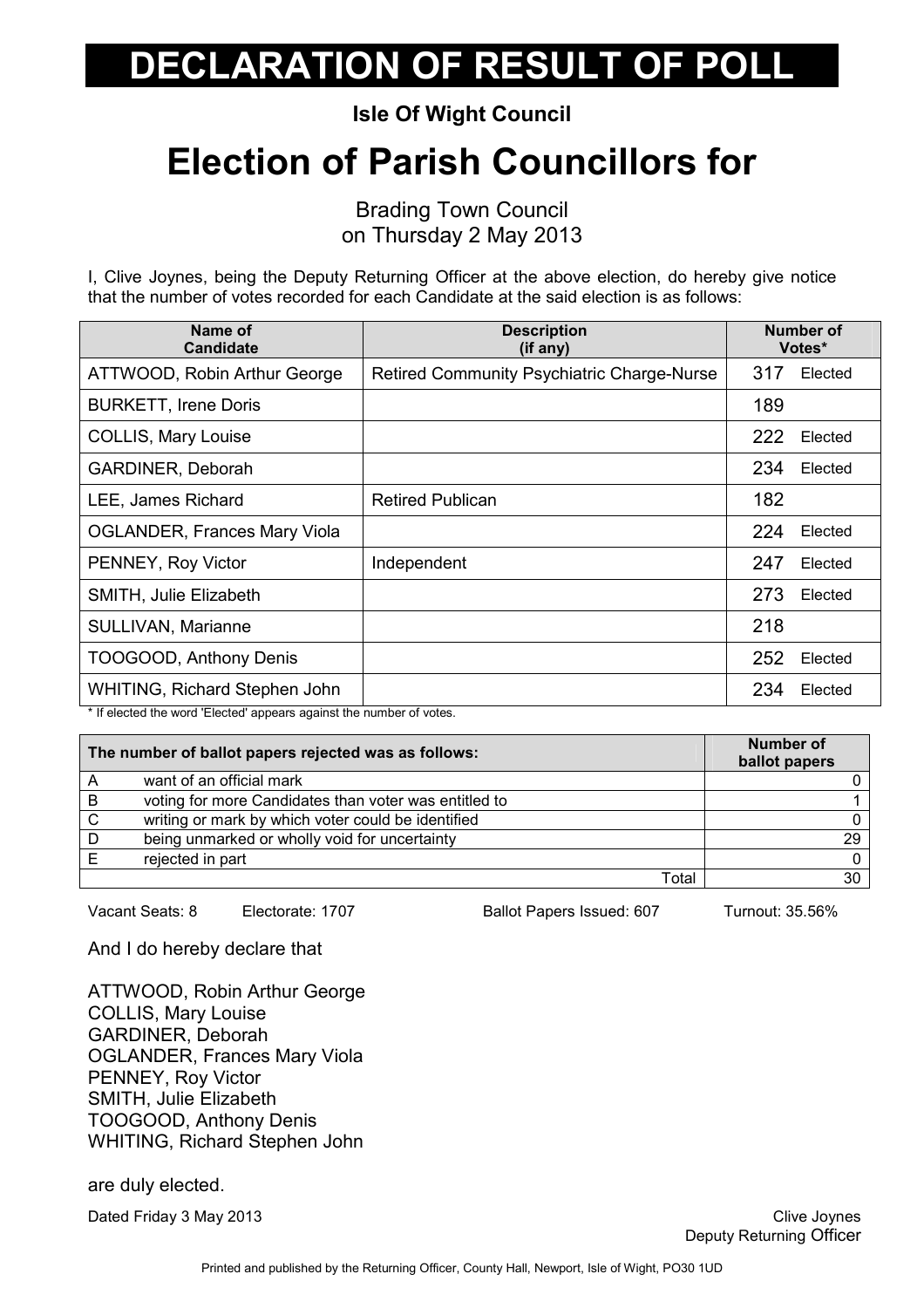#### Isle Of Wight Council

## Election of Councillors for

East Cowes Town Council - East Cowes North Ward on Thursday 2 May 2013

I, Clive Joynes, being the Deputy Returning Officer at the above election, do hereby give notice that the number of votes recorded for each Candidate at the said election is as follows:

| Name of<br><b>Candidate</b>     | <b>Description</b><br>(if any)        | <b>Number of</b><br>Votes* |
|---------------------------------|---------------------------------------|----------------------------|
| <b>HILLARD, Luisa Francesca</b> | Independent                           | 647<br>Elected             |
| <b>HOOPER, Robert Peter</b>     | Independent                           | 532<br>Elected             |
| LLOYD, Michael John             | <b>Retired NHS Executive Director</b> | 474<br>Elected             |
| PACKHAM, Robert Frank           | <b>Liberal Democrat</b>               | 353                        |
| <b>WEBSTER, Margaret Eileen</b> |                                       | 534<br>Elected             |

\* If elected the word 'Elected' appears against the number of votes.

| The number of ballot papers rejected was as follows: |                                                       | <b>Number of</b><br>ballot papers |
|------------------------------------------------------|-------------------------------------------------------|-----------------------------------|
|                                                      | want of an official mark                              |                                   |
| B                                                    | voting for more Candidates than voter was entitled to |                                   |
| C                                                    | writing or mark by which voter could be identified    |                                   |
| D                                                    | being unmarked or wholly void for uncertainty         |                                   |
|                                                      | rejected in part                                      |                                   |
|                                                      | Total                                                 |                                   |

Vacant Seats: 4 Electorate: 3039 Ballot Papers Issued: 1190 Turnout: 39.16%

And I do hereby declare that

HILLARD, Luisa Francesca HOOPER, Robert Peter LLOYD, Michael John WEBSTER, Margaret Eileen

are duly elected.

Dated Friday 3 May 2013 **Clive Joynes** Clive Joynes **Clive Joynes** Clive Joynes **Clive Joynes**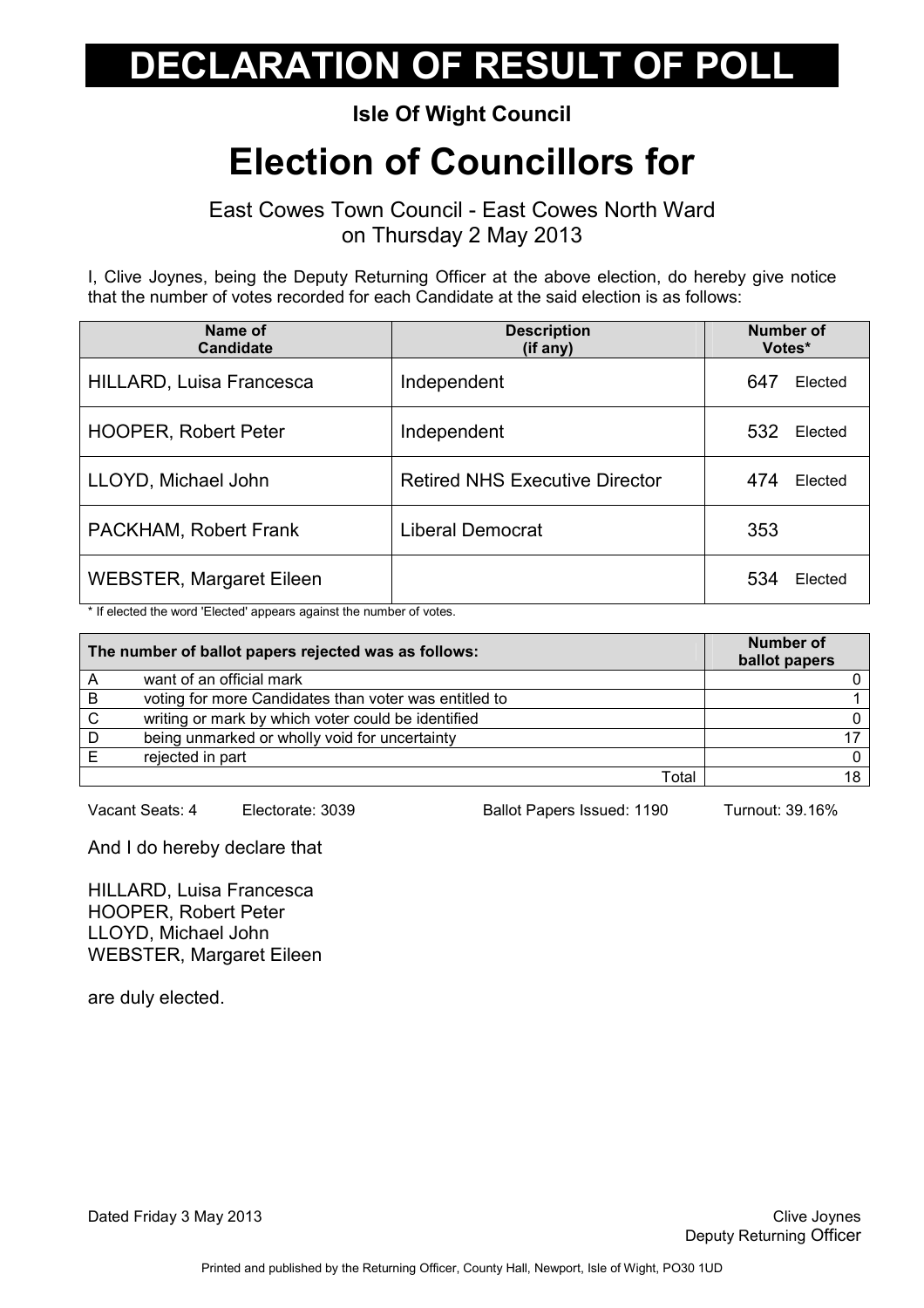Isle Of Wight Council

### Election of Councillors for

East Cowes Town Council - Osborne Ward on Thursday 2 May 2013

I, Chris Mathews, being the Deputy Returning Officer at the above election, do hereby give notice that the number of votes recorded for each Candidate at the said election is as follows:

| Name of<br><b>Candidate</b>         | <b>Description</b><br>(if any)                 | <b>Number of</b><br>Votes* |
|-------------------------------------|------------------------------------------------|----------------------------|
| <b>BARTON, Morris George</b>        |                                                | 282<br>Elected             |
| HENDRY, Stephen Colin               |                                                | 383<br>Elected             |
| LLOYD, Peter Owen                   |                                                | 407<br>Elected             |
| RANN, Marjorie Jane                 | Working for the East Cowes<br><b>Residents</b> | 379<br>Elected             |
| RATCLIFF, Donaleen                  |                                                | 236                        |
| <b>WALKER, Simon Francis George</b> |                                                | 168                        |

\* If elected the word 'Elected' appears against the number of votes.

| The number of ballot papers rejected was as follows: |                                                       | <b>Number of</b><br>ballot papers |
|------------------------------------------------------|-------------------------------------------------------|-----------------------------------|
|                                                      | want of an official mark                              |                                   |
| B                                                    | voting for more Candidates than voter was entitled to |                                   |
| $\mathsf{C}$                                         | writing or mark by which voter could be identified    |                                   |
| D                                                    | being unmarked or wholly void for uncertainty         |                                   |
|                                                      | rejected in part                                      |                                   |
|                                                      | Total                                                 |                                   |

Vacant Seats: 4 Electorate: 2761 Ballot Papers Issued: 783 Turnout: 28.36%

And I do hereby declare that

BARTON, Morris George HENDRY, Stephen Colin LLOYD, Peter Owen RANN, Marjorie Jane

are duly elected.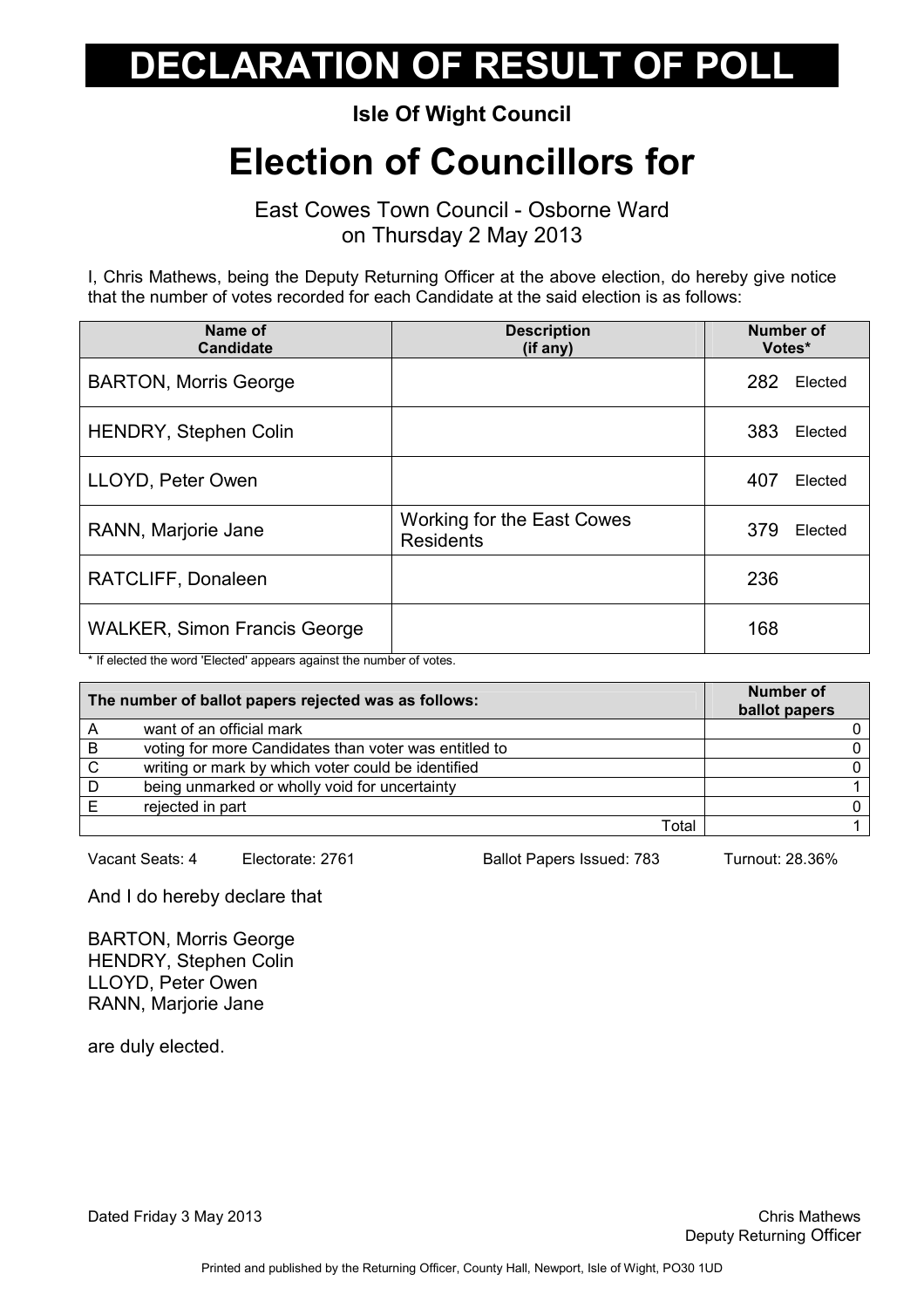Isle Of Wight Council

## Election of Councillors for

Fishbourne Parish Council on Thursday 2 May 2013

I, Davina Fiore, being the Returning Officer at the above election, do hereby give notice that the number of votes recorded for each Candidate at the said election is as follows:

| Name of<br><b>Candidate</b>      | <b>Description</b><br>(if any) | <b>Number of</b><br>Votes* |         |
|----------------------------------|--------------------------------|----------------------------|---------|
| <b>ABRAHAM, Barry Edwin</b>      |                                | 173                        | Elected |
| <b>ABRAHAM, Lesley Peta</b>      |                                | 99                         |         |
| COOPER, Anthony John             |                                | 198                        | Elected |
| FLUX, Richard John               |                                | 225                        | Elected |
| <b>HECTOR, Malcolm Fellender</b> |                                | 204                        | Elected |
| MAGGS, Lindsay Karen             |                                | 230                        | Elected |
| <b>REED, Christopher Neal</b>    |                                | 237                        | Elected |

\* If elected the word 'Elected' appears against the number of votes.

| The number of ballot papers rejected was as follows: |                                                       | <b>Number of</b><br>ballot papers |
|------------------------------------------------------|-------------------------------------------------------|-----------------------------------|
|                                                      | want of an official mark                              |                                   |
| $\overline{B}$                                       | voting for more Candidates than voter was entitled to |                                   |
| C                                                    | writing or mark by which voter could be identified    |                                   |
| D                                                    | being unmarked or wholly void for uncertainty         |                                   |
|                                                      | rejected in part                                      |                                   |
|                                                      | Total                                                 |                                   |

Vacant Seats: 6 Electorate: 671 Ballot Papers Issued: 320 Turnout: 47.69%

And I do hereby declare that

ABRAHAM, Barry Edwin COOPER, Anthony John FLUX, Richard John HECTOR, Malcolm Fellender MAGGS, Lindsay Karen REED, Christopher Neal

are duly elected.

Dated Friday 3 May 2013 **David Struck Contract Contract Contract Contract Contract Contract Contract Contract Contract Contract Contract Contract Contract Contract Contract Contract Contract Contract Contract Contract Cont**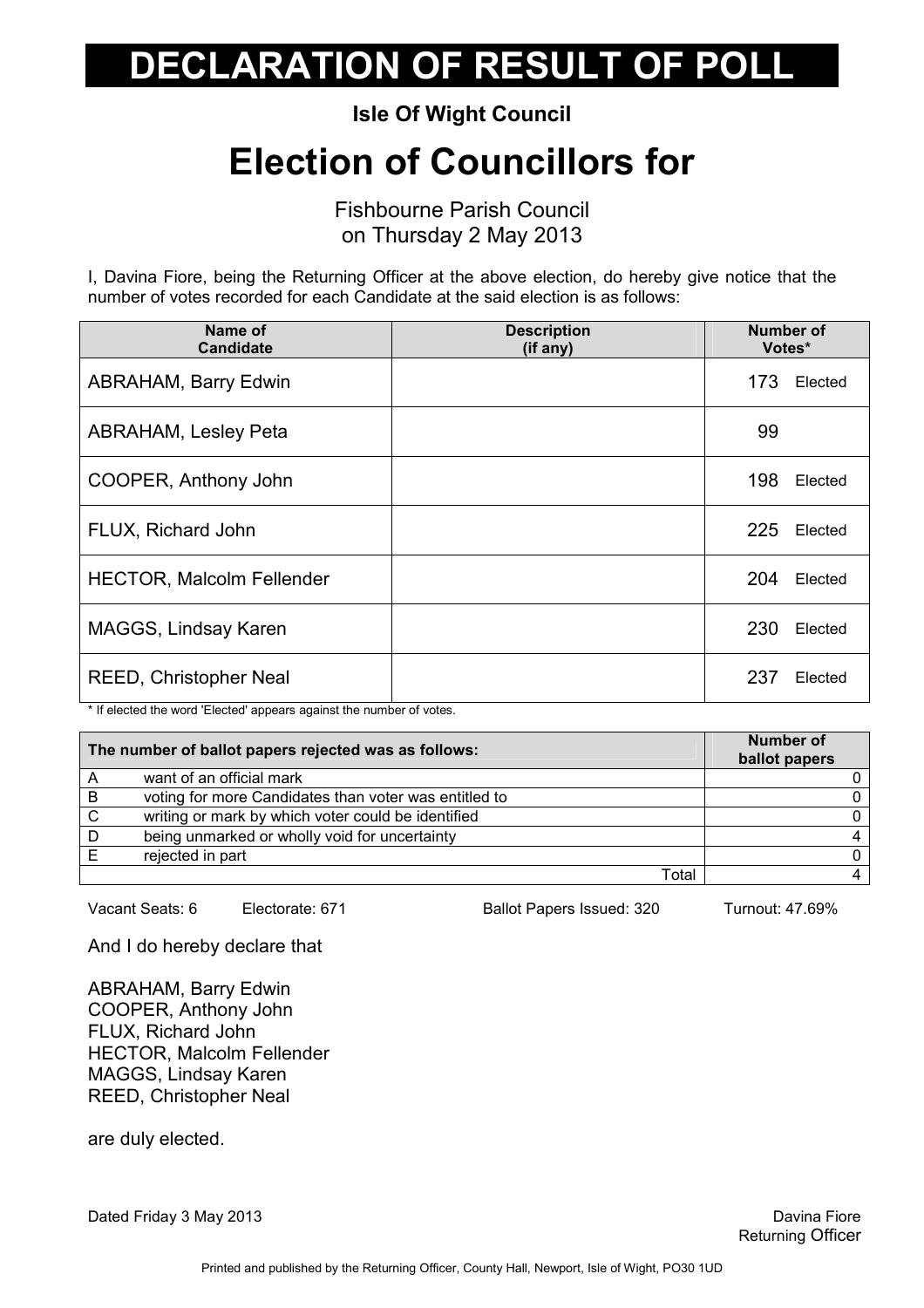#### Isle Of Wight Council

## Election of Councillors for

Newport Parish Council - Newport Central Ward on Thursday 2 May 2013

I, Chris Mathews, being the Deputy Returning Officer at the above election, do hereby give notice that the number of votes recorded for each Candidate at the said election is as follows:

| Name of<br><b>Candidate</b> | <b>Description</b><br>(if any) | <b>Number of</b><br>Votes* |
|-----------------------------|--------------------------------|----------------------------|
| JONES-EVANS, Julie Marie    |                                | 528<br>Elected             |
| NICHOLAS, Adrian Leslie     |                                | 241                        |
| PRIOR, Lois                 | The Green Party                | 285<br>Elected             |
| SMITH, Stephen Paul         |                                | 169                        |

\* If elected the word 'Elected' appears against the number of votes.

| The number of ballot papers rejected was as follows: |                                                       | <b>Number of</b><br>ballot papers |
|------------------------------------------------------|-------------------------------------------------------|-----------------------------------|
|                                                      | want of an official mark                              |                                   |
| B                                                    | voting for more Candidates than voter was entitled to |                                   |
| C                                                    | writing or mark by which voter could be identified    |                                   |
| D                                                    | being unmarked or wholly void for uncertainty         |                                   |
|                                                      | rejected in part                                      |                                   |
|                                                      | Total                                                 |                                   |

Vacant Seats: 2 Electorate: 3050 Ballot Papers Issued: 789 Turnout: 25.87%

And I do hereby declare that

JONES-EVANS, Julie Marie PRIOR, Lois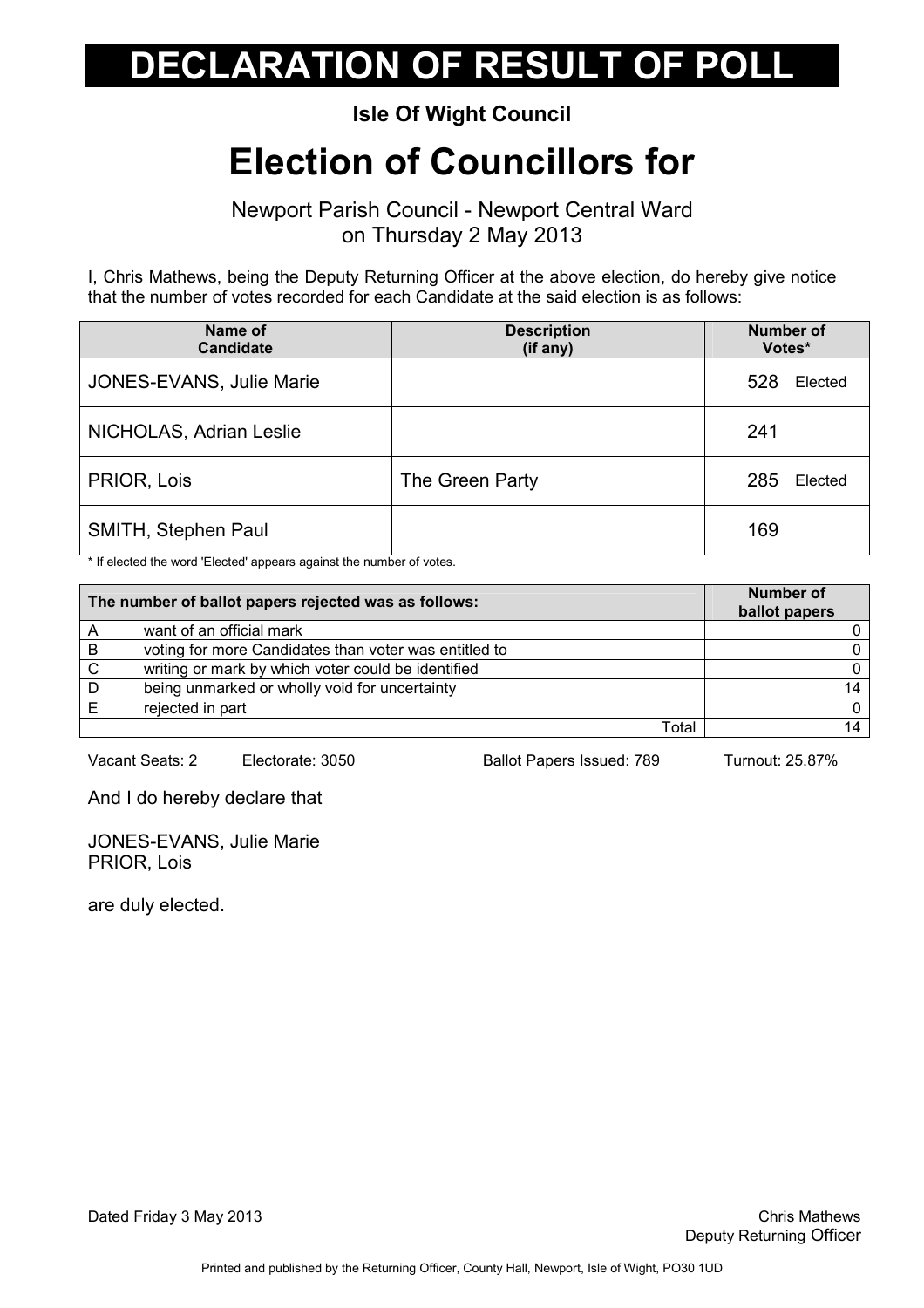#### Isle Of Wight Council

## Election of Councillors for

Newport Parish Council - Newport East Ward on Thursday 2 May 2013

I, Chris Mathews, being the Deputy Returning Officer at the above election, do hereby give notice that the number of votes recorded for each Candidate at the said election is as follows:

| Name of<br><b>Candidate</b>          | <b>Description</b><br>(if any) | <b>Number of</b><br>Votes* |
|--------------------------------------|--------------------------------|----------------------------|
| <b>COBURN, Anthony Charles</b>       |                                | 298<br>Elected             |
| LUMLEY, Geoffrey Alan                |                                | 535<br>Elected             |
| PIKE, Wayne                          |                                | 159                        |
| WYATT-MILLINGTON, Charles<br>William |                                | 163                        |

\* If elected the word 'Elected' appears against the number of votes.

|   | The number of ballot papers rejected was as follows:  | Number of<br>ballot papers |
|---|-------------------------------------------------------|----------------------------|
|   | want of an official mark                              |                            |
| B | voting for more Candidates than voter was entitled to |                            |
| C | writing or mark by which voter could be identified    |                            |
| D | being unmarked or wholly void for uncertainty         | 16                         |
|   | rejected in part                                      |                            |
|   | Totai                                                 |                            |

Vacant Seats: 2 Electorate: 2557 Ballot Papers Issued: 730 Turnout: 28.55%

And I do hereby declare that

COBURN, Anthony Charles LUMLEY, Geoffrey Alan

are duly elected.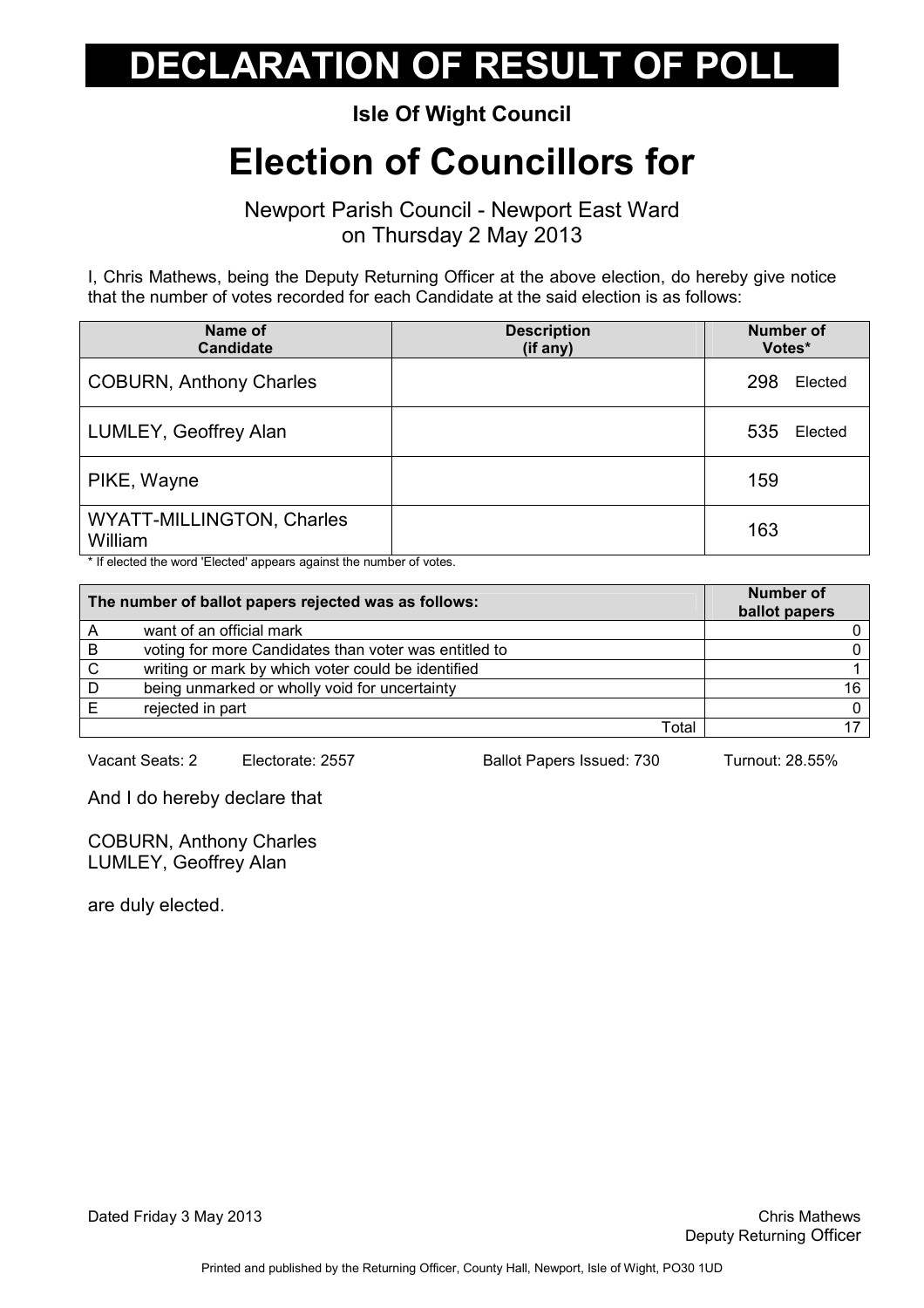#### Isle Of Wight Council

### Election of Councillors for

Newport Parish Council - Newport North Ward on Thursday 2 May 2013

I, Davina Fiore, being the Returning Officer at the above election, do hereby give notice that the number of votes recorded for each Candidate at the said election is as follows:

| Name of<br><b>Candidate</b> | <b>Description</b><br>(if any) | <b>Number of</b><br>Votes* |
|-----------------------------|--------------------------------|----------------------------|
| <b>CRAVEN, Mary Megan</b>   |                                | 342<br>Elected             |
| HAYWARD, Marina Pauline     |                                | 183                        |
| PRICE, Matthew              |                                | 468<br>Elected             |
| WHITEMAN, Peter John        |                                | 219                        |

\* If elected the word 'Elected' appears against the number of votes.

| The number of ballot papers rejected was as follows: |                                                       | <b>Number of</b><br>ballot papers |
|------------------------------------------------------|-------------------------------------------------------|-----------------------------------|
|                                                      | want of an official mark                              |                                   |
| B                                                    | voting for more Candidates than voter was entitled to |                                   |
| C                                                    | writing or mark by which voter could be identified    |                                   |
| D                                                    | being unmarked or wholly void for uncertainty         | 10                                |
|                                                      | rejected in part                                      | $\Omega$                          |
|                                                      | Total                                                 |                                   |

Vacant Seats: 2 Electorate: 2322 Ballot Papers Issued: 772 Turnout: 33.25%

And I do hereby declare that

CRAVEN, Mary Megan PRICE, Matthew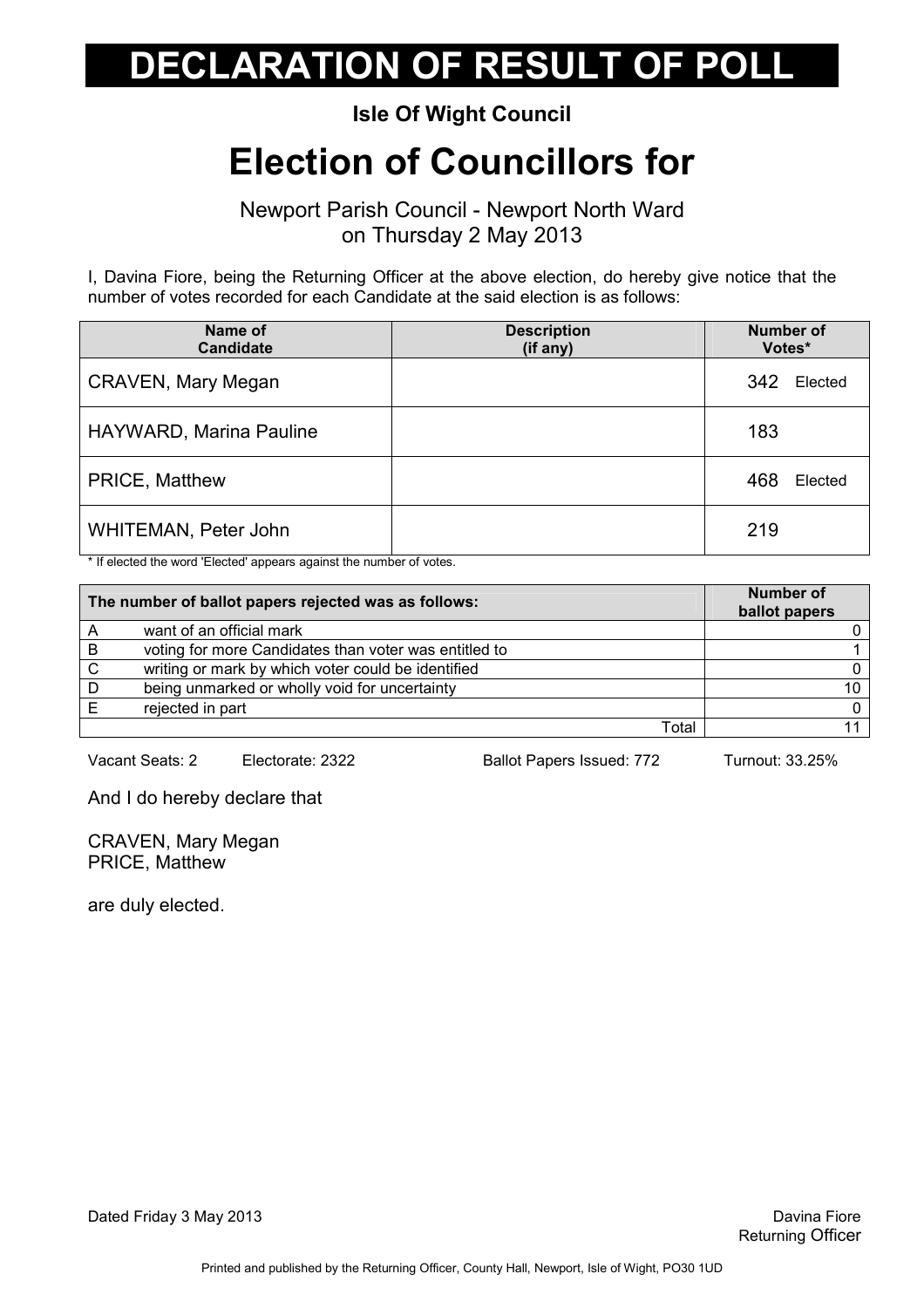#### Isle Of Wight Council

### Election of Councillors for

Newport Parish Council - Newport West Ward on Thursday 2 May 2013

I, Davina Fiore, being the Returning Officer at the above election, do hereby give notice that the number of votes recorded for each Candidate at the said election is as follows:

| Name of<br><b>Candidate</b> | <b>Description</b><br>(if any) | <b>Number of</b><br>Votes* |
|-----------------------------|--------------------------------|----------------------------|
| DEANS, Rebecca Julie        |                                | 237                        |
| RIDETT, Debbie Jane         |                                | 418<br>Elected             |
| <b>WHITTAKER, David Rex</b> | Independent                    | 287<br>Elected             |

\* If elected the word 'Elected' appears against the number of votes.

| The number of ballot papers rejected was as follows: |                                                       | <b>Number of</b><br>ballot papers |
|------------------------------------------------------|-------------------------------------------------------|-----------------------------------|
| A                                                    | want of an official mark                              |                                   |
| B                                                    | voting for more Candidates than voter was entitled to |                                   |
| C.                                                   | writing or mark by which voter could be identified    |                                   |
| D                                                    | being unmarked or wholly void for uncertainty         | 49                                |
|                                                      | rejected in part                                      |                                   |
|                                                      | Total                                                 |                                   |

Vacant Seats: 2 Electorate: 2416 Ballot Papers Issued: 671 Turnout: 27.77%

And I do hereby declare that

RIDETT, Debbie Jane WHITTAKER, David Rex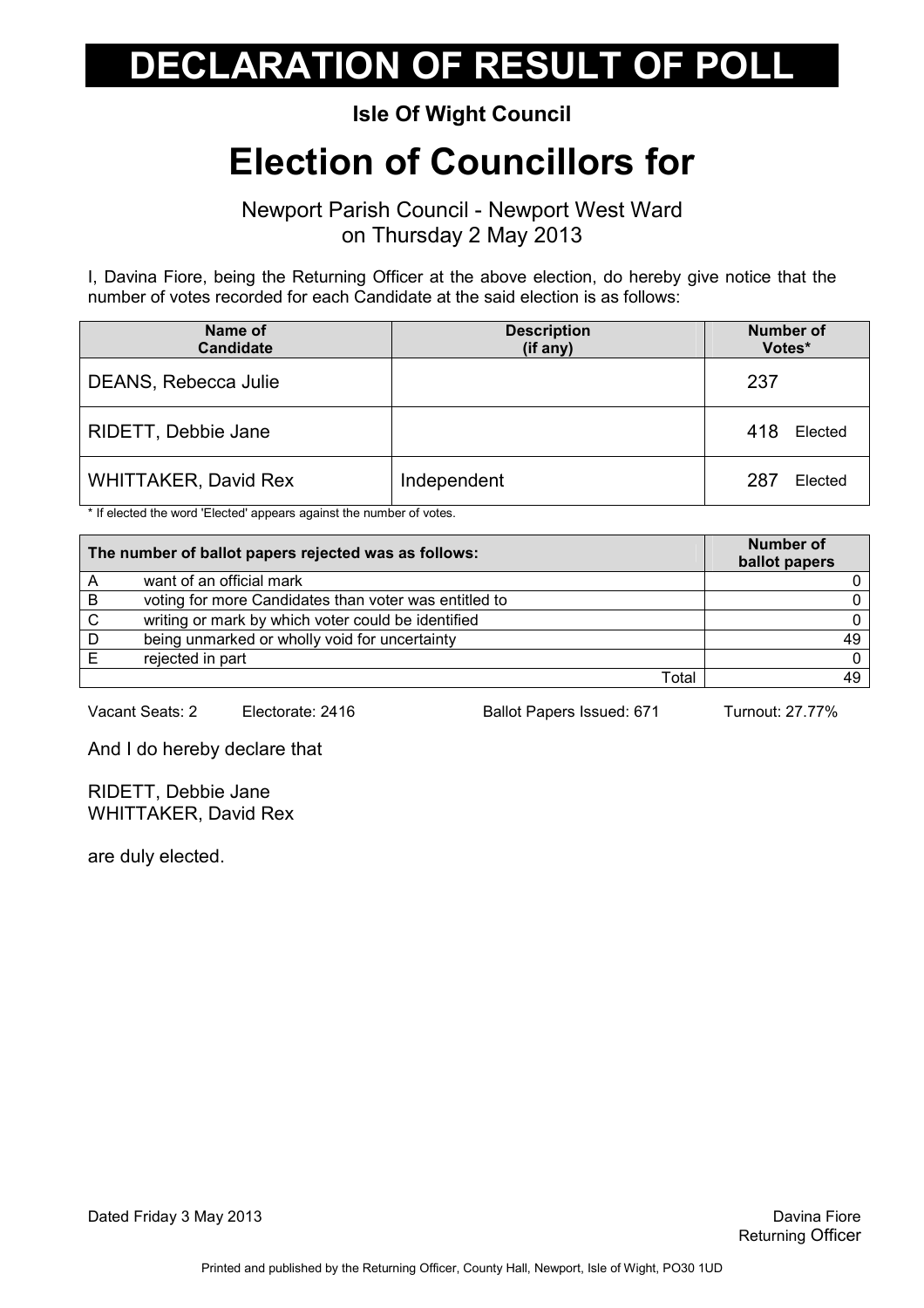#### Isle Of Wight Council

## Election of Councillors for

Newport Parish Council - Parkhurst Ward on Thursday 2 May 2013

I, Chris Mathews, being the Deputy Returning Officer at the above election, do hereby give notice that the number of votes recorded for each Candidate at the said election is as follows:

| Name of<br><b>Candidate</b>    | <b>Description</b><br>(if any) | <b>Number of</b><br>Votes* |
|--------------------------------|--------------------------------|----------------------------|
| FALLA, Steven Edwin            |                                | 244                        |
| <b>HOLLIS, Richard Edmunds</b> |                                | 357<br>Elected             |
| PERRY, Jane                    |                                | 251<br>Elected             |

\* If elected the word 'Elected' appears against the number of votes.

| The number of ballot papers rejected was as follows: |                                                       | <b>Number of</b><br>ballot papers |
|------------------------------------------------------|-------------------------------------------------------|-----------------------------------|
|                                                      | want of an official mark                              |                                   |
| B                                                    | voting for more Candidates than voter was entitled to |                                   |
| C                                                    | writing or mark by which voter could be identified    |                                   |
| D                                                    | being unmarked or wholly void for uncertainty         | 38                                |
|                                                      | rejected in part                                      |                                   |
|                                                      | Total                                                 |                                   |

Vacant Seats: 2 Electorate: 2410 Ballot Papers Issued: 659 Turnout: 27.34%

And I do hereby declare that

HOLLIS, Richard Edmunds PERRY, Jane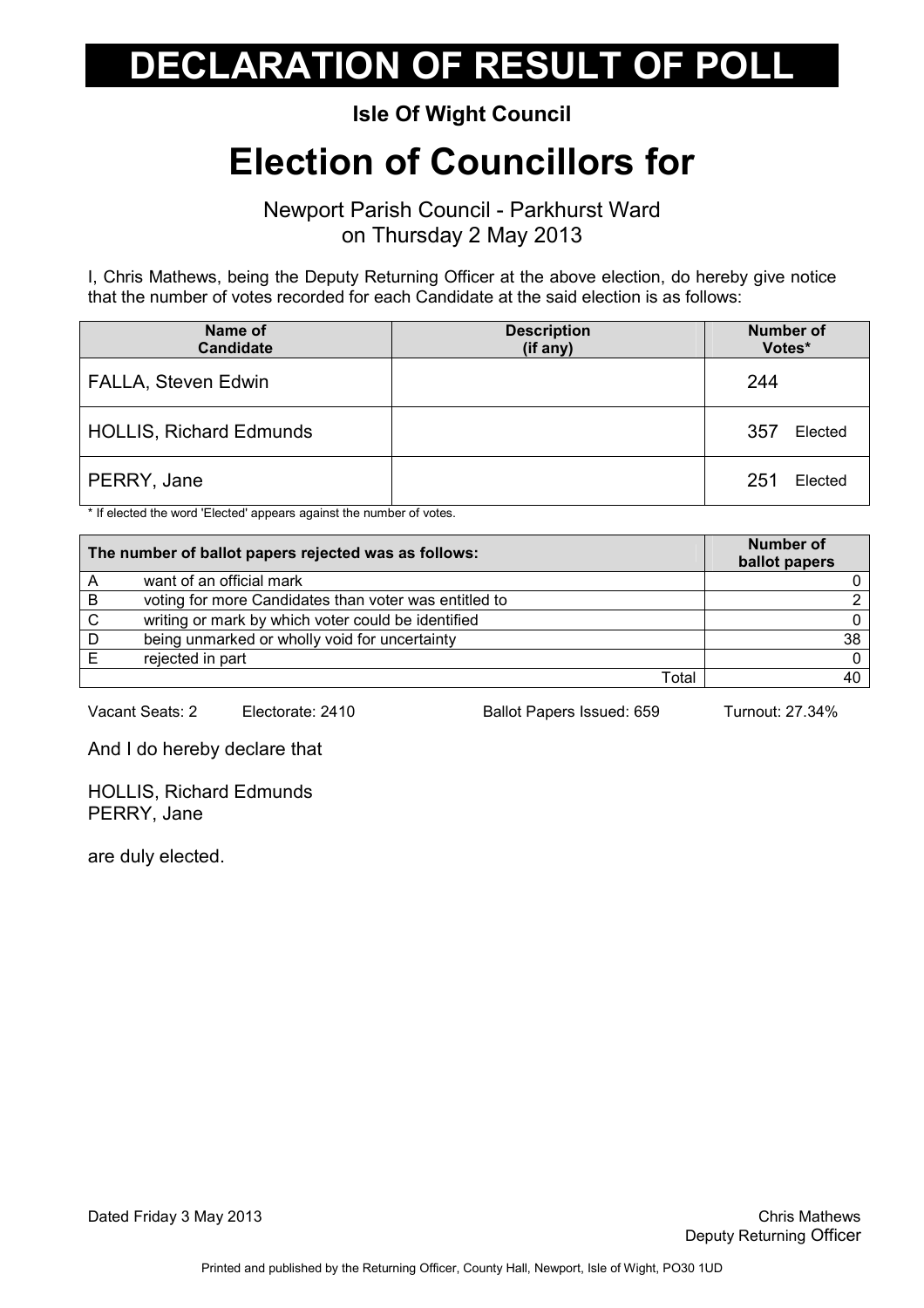Isle Of Wight Council

### Election of Councillors for

Ryde Town Council - Ryde West Ward on Thursday 2 May 2013

I, Clive Joynes, being the Deputy Returning Officer at the above election, do hereby give notice that the number of votes recorded for each Candidate at the said election is as follows:

| Name of<br><b>Candidate</b>               | <b>Description</b><br>(if any)  | <b>Number of</b><br>Votes* |
|-------------------------------------------|---------------------------------|----------------------------|
| <b>HARRIS, Brian Keith</b>                | Mayor Of Ryde 2010. Independent | Elected<br>345             |
| STEPHENS, Ian Rodney                      | Independent                     | 632<br>Elected             |
| <b>TAYLOR, Charles George</b><br>Jonathan | Retired                         | 225                        |
| TIMMONS, John Barrie                      | Liberal Democrat                | 180                        |
| <b>WARREN, Philip John</b>                | <b>University Lecturer</b>      | 239<br>Elected             |

\* If elected the word 'Elected' appears against the number of votes.

| The number of ballot papers rejected was as follows: |                                                       | <b>Number of</b><br>ballot papers |
|------------------------------------------------------|-------------------------------------------------------|-----------------------------------|
| Α                                                    | want of an official mark                              |                                   |
| B                                                    | voting for more Candidates than voter was entitled to |                                   |
| C                                                    | writing or mark by which voter could be identified    |                                   |
| D                                                    | being unmarked or wholly void for uncertainty         | 10                                |
|                                                      | rejected in part                                      |                                   |
|                                                      | Total                                                 |                                   |

Vacant Seats: 3 Electorate: 2878 Ballot Papers Issued: 842 Turnout: 29.26%

And I do hereby declare that

HARRIS, Brian Keith STEPHENS, Ian Rodney WARREN, Philip John

are duly elected.

Dated Friday 3 May 2013 **Clive Joynes** Clive Joynes **Clive Joynes** Clive Joynes **Clive Joynes**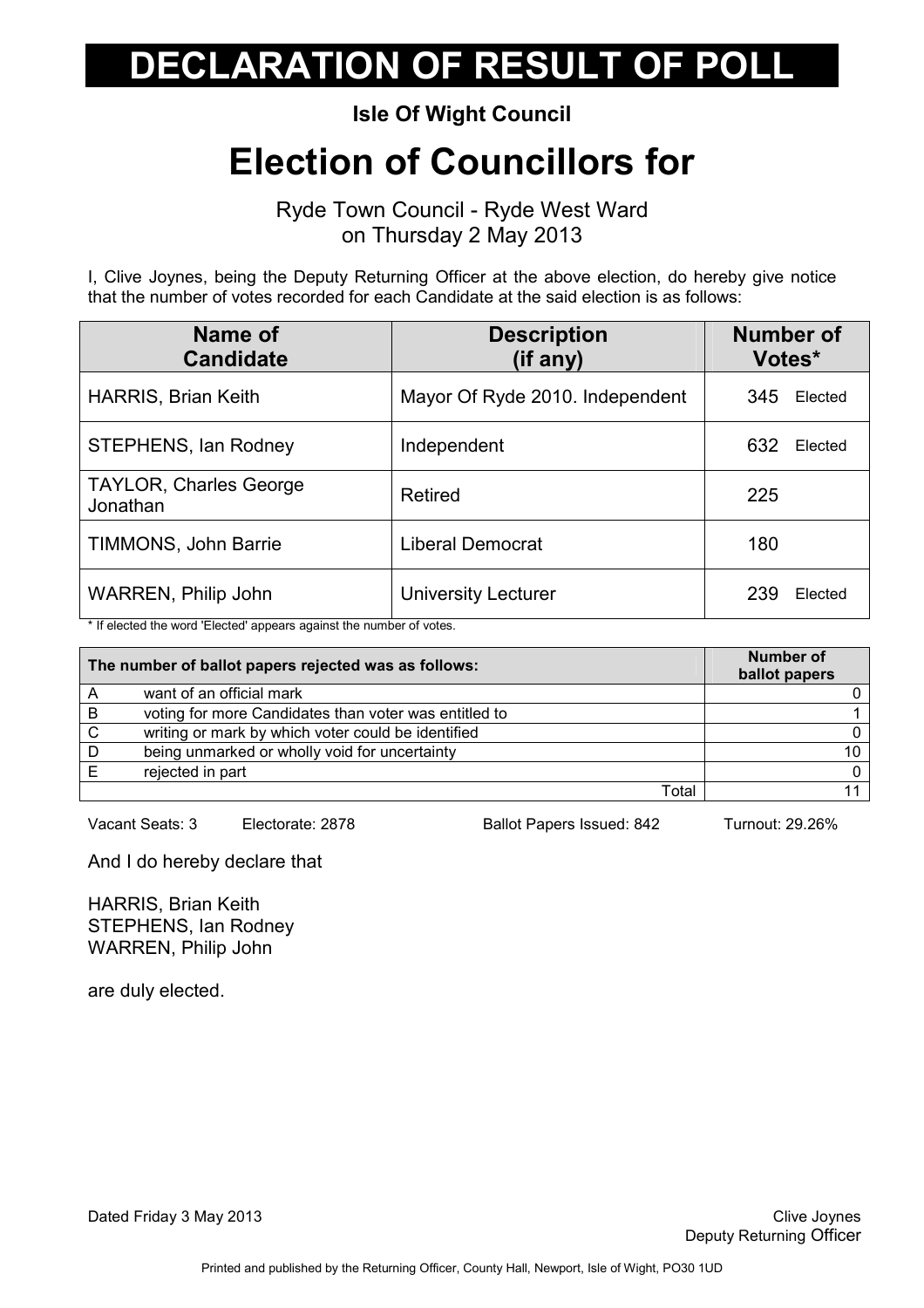#### Isle Of Wight Council

### Election of Councillors for

Sandown Town Council - Sandown North Ward on Thursday 2 May 2013

I, Chris Mathews, being the Deputy Returning Officer at the above election, do hereby give notice that the number of votes recorded for each Candidate at the said election is as follows:

| Name of<br><b>Candidate</b>                                                                                                                                                                                                                                    | <b>Description</b><br>(if any)                | <b>Number of</b><br>Votes* |
|----------------------------------------------------------------------------------------------------------------------------------------------------------------------------------------------------------------------------------------------------------------|-----------------------------------------------|----------------------------|
| BARCLAY-JAY, Kevin Iain Peter                                                                                                                                                                                                                                  | Candidate For Sandown Town<br>Council (North) | 258                        |
| <b>BLEZZARD, Robert Harrison</b>                                                                                                                                                                                                                               | Sandown Independents: Working<br>for Sandown  | 479<br>Elected             |
| <b>DUPRE, Christopher Philip Edgar</b>                                                                                                                                                                                                                         |                                               | 295<br>Elected             |
| <b>HUMBY, Heather Lamont</b>                                                                                                                                                                                                                                   | Independent                                   | 594<br>Elected             |
| MEREWEATHER, Jacqueline                                                                                                                                                                                                                                        | <b>Working For Our Town</b>                   | 280<br>Elected             |
| PATEL, Rajesh                                                                                                                                                                                                                                                  | <b>Working For A Better Sandown</b>           | 313<br>Elected             |
| STEPHENSON, Valerie Hazel<br>$\frac{1}{2}$ . The contract of the contract of the contract of the contract of the contract of the contract of the contract of the contract of the contract of the contract of the contract of the contract of the contract of t | Independent                                   | 288<br>Elected             |

If elected the word 'Elected' appears against the number of votes.

| The number of ballot papers rejected was as follows: |                                                       | Number of<br>ballot papers |
|------------------------------------------------------|-------------------------------------------------------|----------------------------|
| Α                                                    | want of an official mark                              |                            |
| B                                                    | voting for more Candidates than voter was entitled to |                            |
| C                                                    | writing or mark by which voter could be identified    |                            |
| D                                                    | being unmarked or wholly void for uncertainty         |                            |
|                                                      | rejected in part                                      |                            |
|                                                      | Total                                                 |                            |

Vacant Seats: 6 Electorate: 2514 Ballot Papers Issued: 907 Turnout: 36.08%

And I do hereby declare that

BLEZZARD, Robert Harrison DUPRE, Christopher Philip Edgar HUMBY, Heather Lamont MEREWEATHER, Jacqueline PATEL, Rajesh STEPHENSON, Valerie Hazel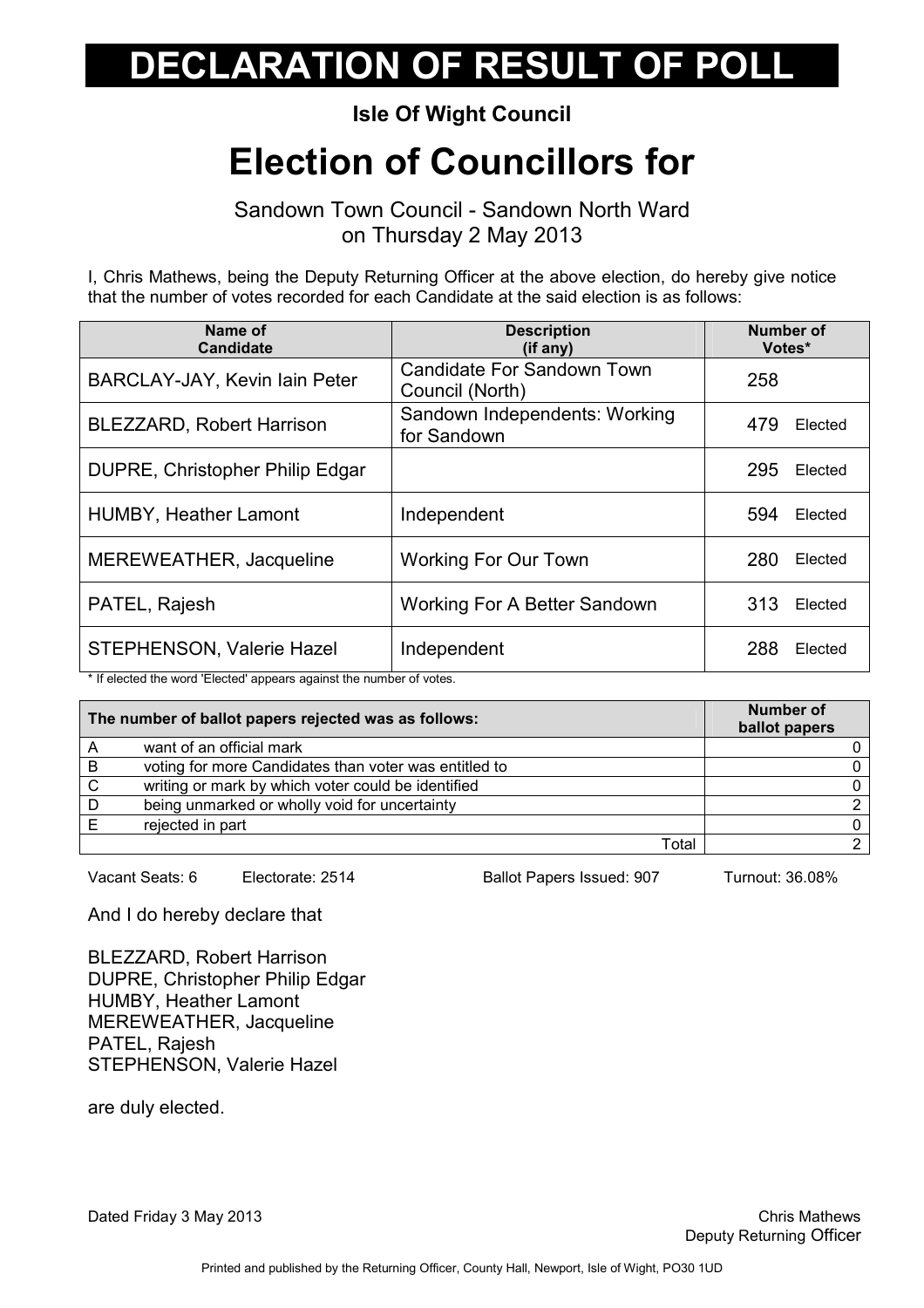Isle Of Wight Council

## Election of Councillors for

Sandown Town Council - Sandown South Ward on Thursday 2 May 2013

I, Chris Mathews, being the (Deputy) Returning Officer at the above election, do hereby give notice that the number of votes recorded for each Candidate at the said election is as follows:

| Name of<br><b>Candidate</b>    | <b>Description</b><br>(if any)               | Number of<br>Votes* |
|--------------------------------|----------------------------------------------|---------------------|
| <b>COWLEY, Constance May</b>   |                                              | 342<br>Elected      |
| <b>GRANDCHAMP, Maxime</b>      |                                              | 244<br>Elected      |
| <b>HOPE, Janet Louise</b>      |                                              | 126                 |
| <b>MIDDLETON, Anne</b>         |                                              | 196                 |
| <b>SCHAFF, Ian Anthony</b>     |                                              | 189                 |
| <b>TEASDALE, Ronald James</b>  | <b>Working For Our Town</b>                  | 206<br>Elected      |
| <b>WARD, Ian David</b>         | <b>Working For A Better Sandown</b>          | 543<br>Elected      |
| <b>WRIGHT, Catherine Doris</b> | Sandown Independents: Working<br>for Sandown | 429<br>Elected      |
| YOUNG, Gary Allan              |                                              | 208<br>Elected      |

\* If elected the word 'Elected' appears against the number of votes.

| The number of ballot papers rejected was as follows: |                                                       | <b>Number of</b><br>ballot papers |
|------------------------------------------------------|-------------------------------------------------------|-----------------------------------|
| A                                                    | want of an official mark                              |                                   |
| B                                                    | voting for more Candidates than voter was entitled to |                                   |
| C                                                    | writing or mark by which voter could be identified    |                                   |
| D                                                    | being unmarked or wholly void for uncertainty         |                                   |
|                                                      | rejected in part                                      |                                   |
|                                                      | Total                                                 |                                   |

Vacant Seats: 6 Electorate: 3058 Ballot Papers Issued: 812 Turnout: 26.55%

And I do hereby declare that

COWLEY, Constance May GRANDCHAMP, Maxime TEASDALE, Ronald James WARD, Ian David WRIGHT, Catherine Doris YOUNG, Gary Allan

are duly elected.